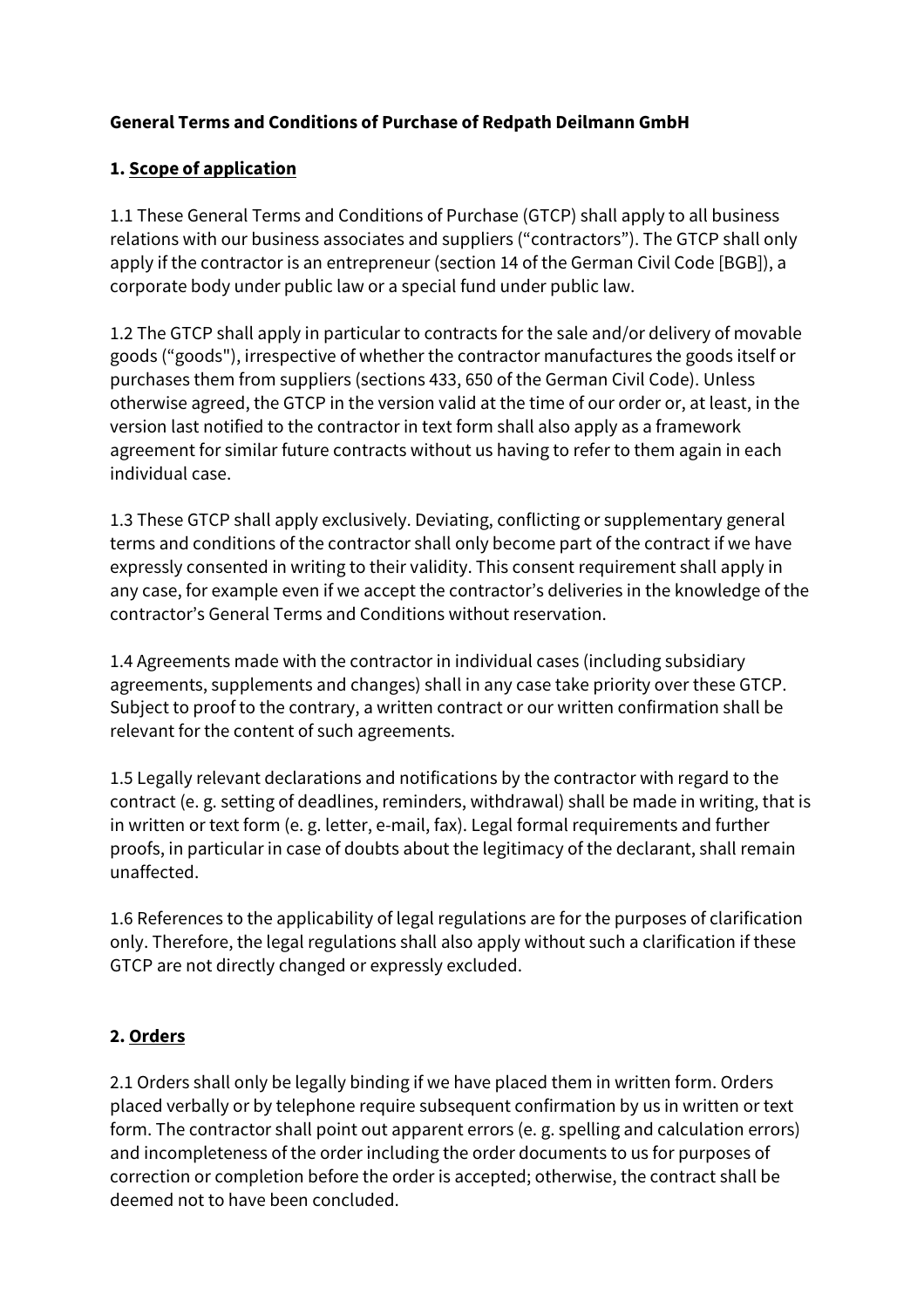2.2 The contractor is obliged to confirm acceptance of the order in writing or text form within a deadline of 3 days. The unconditional dispatch of the goods within 3 days shall be deemed as acceptance.

2.3 If the contractor's order confirmations deviate from the order, the contractor shall be obliged to explicitly point this out. In this case, a contract shall only be concluded with our written consent.

2.4 The commissioning of a subcontractor shall require our prior written consent while the obligations of the contractor towards us shall remain unrestricted.

### **3. Offers, Documents**

Offers of the contractor must always be submitted in writing or in text form and are understood to be without obligation to pay compensation. With regard to the type, quality and design of the goods to be delivered, our regulations, drawings, samples and instructions shall be relevant only. If the contractor intends that its catalog details and/or installation sketches shall serve as a basis for our orders, the contractor shall be obliged to provide us with the latest catalogs and installation sketches before the order is being executed. If the updating of these documents results in changes for current orders, the contractor shall obtain our approval without delay.

### **4. Prices, Delivery, Transfer of Risk, Default of Acceptance, Packaging**

4.1 The agreed prices are fixed prices and include free delivery to the point of use, including all services and ancillary services of the contractor (e. g. assembly, installation) as well as all additional costs (e. g. proper packaging, transport costs including any transport and liability insurance). Unless otherwise agreed, the statutory sales tax valid at the time of the conclusion of the contract shall not be included in the price.

4.2 If the prices are not listed in our order, the contractor shall state them in its order confirmation. In this case, the contract shall only be concluded upon our acceptance in writing or text form.

4.3 Delivery shall be made within Germany franco domicile to the place specified in the order. The respective place of destination is also the place of performance for the consignment and any subsequent performance (obligation to deliver).

4.4 The contractor shall not be entitled to have the performance owed under contract rendered by third parties (e. g. subcontractors) without our prior written consent. The contractor shall bear the procurement risk for its services unless otherwise agreed in individual cases (e. g. limited to own stock).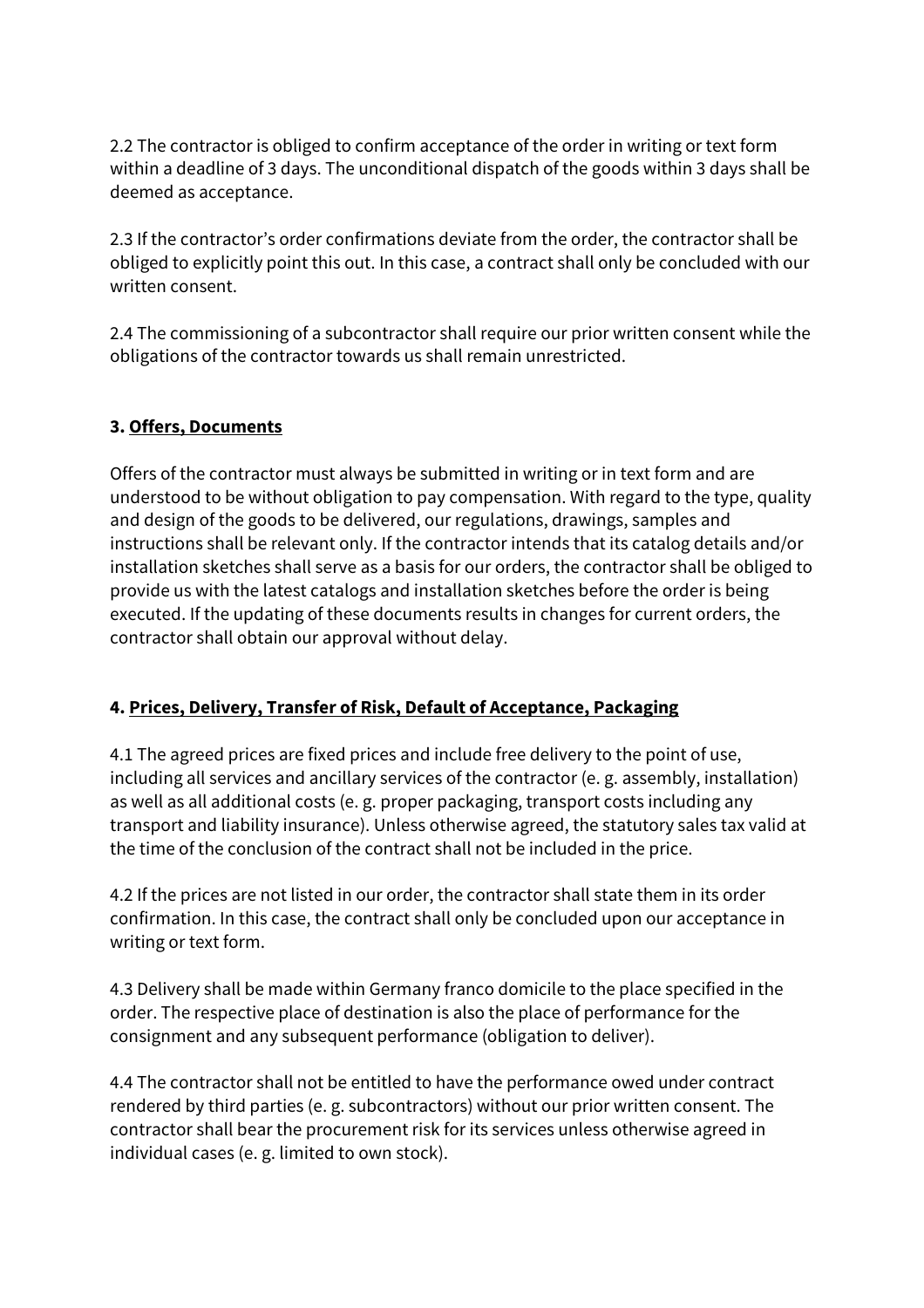4.5 Shipping addresses shall be strictly adhered to. Any costs incurred due to incorrect dispatch shall be borne by the contractor. We must be notified immediately of each outgoing shipment by a dispatch note (in the case of delivery by messenger or vehicle by delivery note). Changes due to subsequent cost increases are excluded, unless explicitly agreed otherwise.

4.6 The delivery must be accompanied by a delivery note stating the date (issue and dispatch), the content of the delivery (item number and quantity) and our order ID (date and number). If the delivery note is missing or incomplete, we shall not be responsible for any delays in processing and payment resulting therefrom.

4.7 The risk of accidental loss and accidental impairment of the goods shall be transferred to us upon handover at the place of performance. If acceptance testing is agreed upon, this shall be relevant for the transfer of risk. In all other respects, the legal regulations of the law applicable to contracts for work and services shall also apply mutatis mutandis in the event of acceptance. The handover or acceptance shall be deemed equivalent if we are in default of acceptance.

4.8 The legal regulations shall apply if we are in default of acceptance. The contractor, however, must explicitly offer us its performance even if a specific or definable calendar time has been agreed for an action or assistance on our part (e. g. provision of material). If we are in default of acceptance, the contractor may demand compensation for its additional expenses by the legal regulations (section 304 of the German Civil Code). If the contract relates to a specific item to be manufactured by the contractor (making to specification), the contractor shall only be entitled to further rights if we have committed ourselves to cooperate and are responsible for the absence of our cooperation.

4.9 The contractor shall use environmentally friendly and, if possible, recyclable packaging materials.

# **5. Invoice, Payment**

5.1 Invoices can only be processed if they show the statutory sales tax and include the complete order number and the delivery date. Invoices are not to be enclosed with the shipment but to be submitted separately.

5.2 Unless otherwise agreed, payment shall be made from the date of complete delivery and performance (including, when indicated, an agreed acceptance testing) and receipt of the invoice issued by article 5.1 within 14 days less a 3% discount on the net amount of the invoice or net after 30 days. In the case of bank transfer, payment is deemed to have been made in due time if our transfer order is received by our bank before expiry of the payment deadline; we are not responsible for any delays caused by the banks involved in the payment process.

5.3 We do not owe any interest after due date. The legal regulations shall apply to default in payment.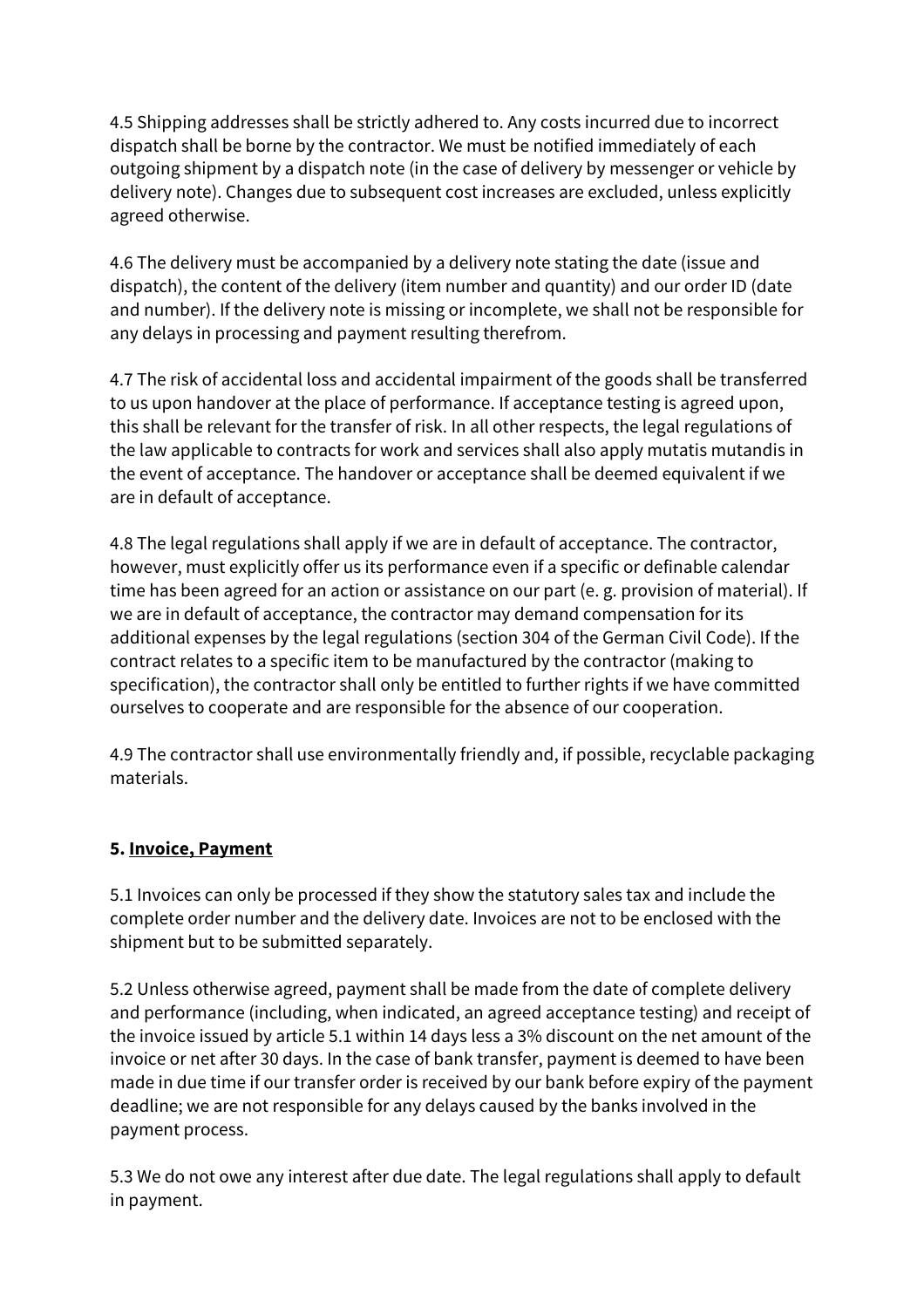5.4 We shall be entitled to rights of offsetting and retention as well as the plea of nonperformance of the contract to the extent provided by law. In particular, we shall be entitled to withhold payments due as long as we are still entitled to claims against the contractor arising from incomplete or defective performance.

5.5 The contractor only has a right of offsetting or retention due to legally binding or undisputed counterclaims.

# **6. Dates and Deadlines**

6.1 The delivery time specified by us in the purchase order is binding. The contractor is obliged to inform us immediately in writing, stating the reasons, if he is unlikely to be able to meet agreed delivery times – for whatever reason –, and the contractor has to inform us of the duration of the expected delay. Acknowledgement of the new delivery date shall require our consent in writing or text form.

6.2 If the contractor does not provide its services or does not perform them within the agreed delivery period or if the contractor is in default, our rights – in particular to rescission and compensation for damages – shall be determined by the legal regulations.

# **7. Retention of Title**

The goods must be transferred to us unconditionally and without consideration of the payment of the price. If, however, we accept an offer of the contractorto the transfer, which is contingent upon the payment of the purchase price, in individual cases, the title retention of the contractor shall expire no later than with the payment of the purchase price for the delivered goods. We shall, in the ordinary course of business, continue to be authorized to resell the goods also before the payment of the purchase price with prior assignment of the resulting claim (alternatively the application of the basic title retention extended to resale). This consequently excludes all other forms of retention of title, in particular the expanded title retention, which is passed on and extended to further processing.

# **8. Quality, Design Specifications**

8.1 If the contractor receives drawings, samples or other regulations from us, these alone shall be relevant for the type, quality and design of the goods to be delivered.

8.2 The goods supplied must comply with the prevailing legal accident prevention regulations, VDE regulations, other legal regulations and ordinances as well as the recognized rules of technology.

### **9. Materials Defect Liability**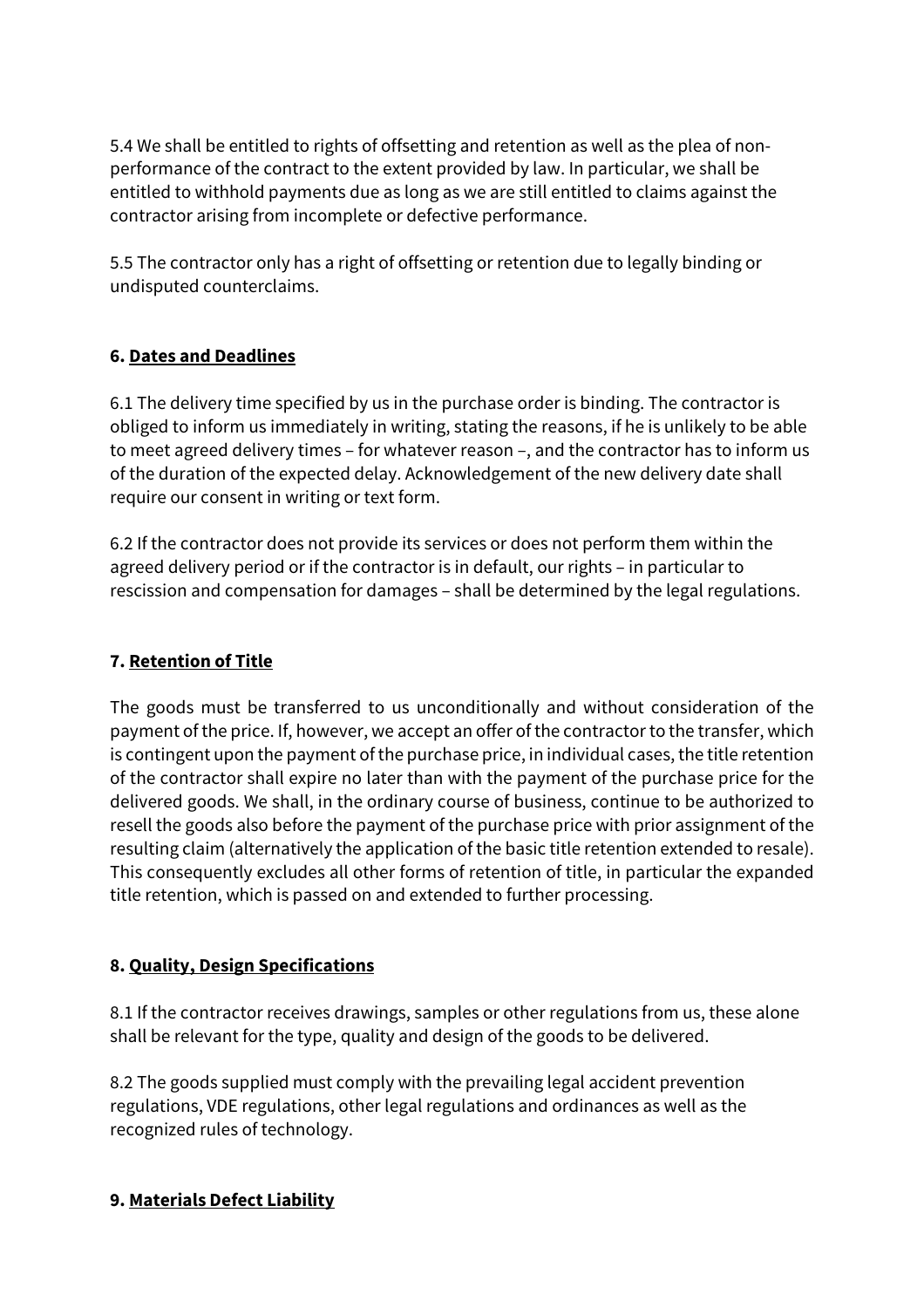9.1 The contractor shall ensure compliance with the warranties it has assumed and shall ensure that the supplies or services are flawless. The supplies shall also comply with the relevant regulations under public law, directives and regulations of public authorities, professional organizations, etc.

9.2 The legal regulations shall apply to our rights in the event of material defects and defects of title of the goods (including wrong delivery and short delivery as well as improper assembly and incorrect assembly, operating or operating instructions) and in the event of other breaches of duty by the contractor, unless otherwise stipulated below.

9.3 According to the legal regulations, the contractor shall be, in particular, liable for ensuring that the goods have the agreed quality at the time when the risk is being transferred to us. The properties or characteristics stated in the specification according to the purchase order or in quality assurance agreements as well as those product descriptions which – in particular by designation or reference in our order – are the object of the respective contract or were included in the contract in the same way as these GTCP shall be deemed to be an agreement on the quality. It makes no difference whether the product description originates from us, from the contractor or from the manufacturer. We must be informed immediately of any reservations the contractor may have with regard to our specification.

9.4 We are not obliged to inspect the goods or to make special inquiries about any defects upon conclusion of the contract. In partial derogation from section 442 para. 1. clause 2 of the German Civil Code, we shall therefore also be entitled to claims for defects without limitation if the defect remained unknown to us upon conclusion of the contract due to gross negligence.

9.5 The legal regulations (sections 377, 381 of the Commercial Code [HGB]) shall apply to the commercial duty to inspect and give notice of defects to the following conditions: Our duty to inspect is limited to defects which are revealed during our incoming goods control through external survey including the shipping documents (e. g. transport damage, wrong and short delivery) or which are recognizable during our quality control in the sampling procedure. If acceptance has been agreed, there shall be no obligation to inspect. For the rest, it depends on the extent to which an inspection is feasible in the ordinary course of business, taking into account the circumstances of the individual case. Our obligation to give notice of defects discovered later shall remain unaffected. Regardless of our duty to inspect, our notice of defect shall be deemed to have been given without undue delay and in good time if it is sent within 5 working days of discovery or, in the case of obvious defects, of delivery.

9.6 Subsequent performance also includes removal of the defective goods and reinstallation if the goods have been installed in another item or attached to another item by their type and intended use; our legal claim to reimbursement of corresponding expenses shall remain unaffected. The expenses necessary for inspection and subsequent performance shall be borne by the contractor even if it turns out that there was actually no defect. Our liability for damages in the event of an unjustified request for rectification of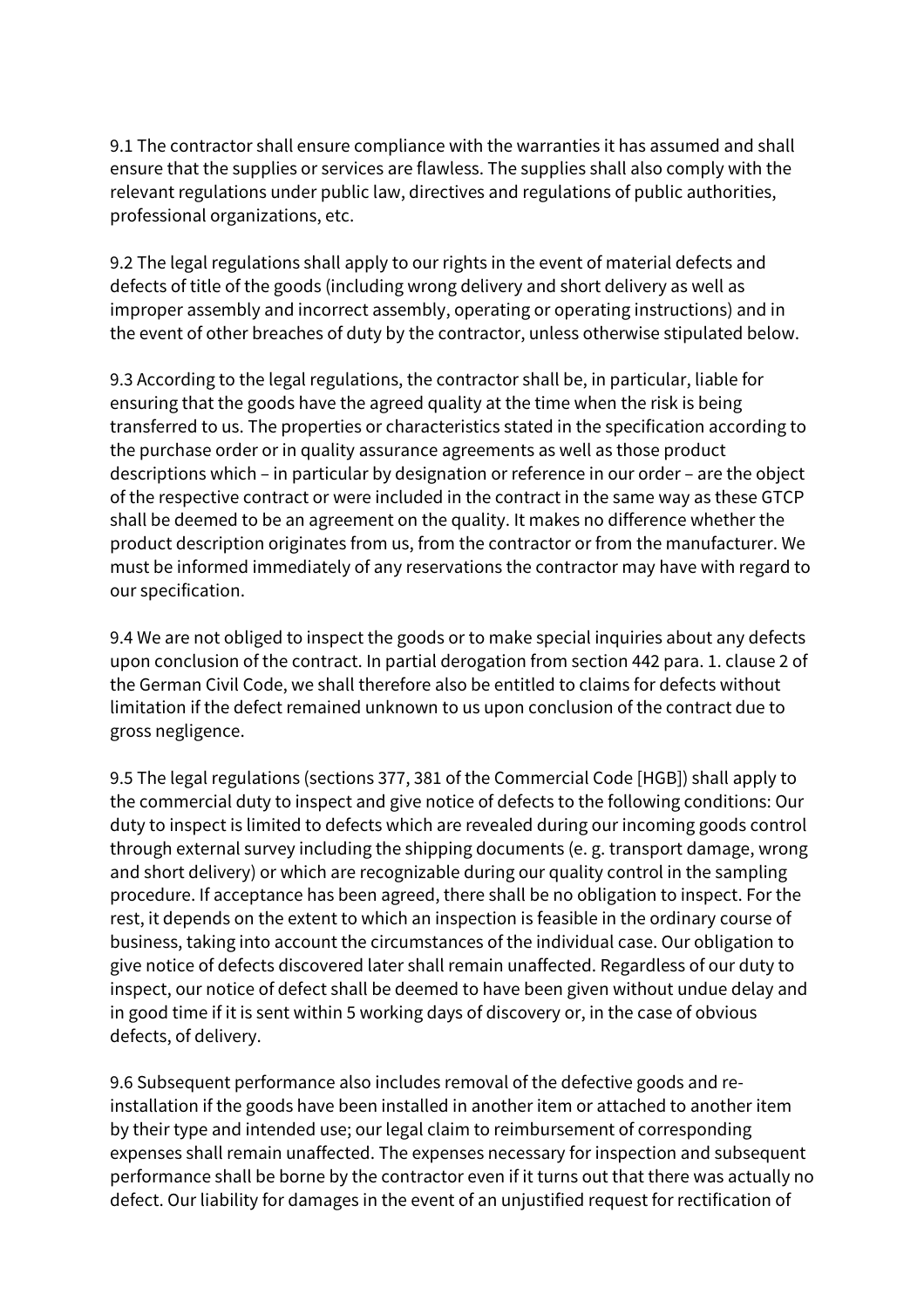defects shall remain unaffected; in this respect, however, we shall only be liable if we recognized or were grossly negligent in not recognizing that there was no defect.

9.7 Without prejudice to our statutory rights and the provisions in article 5, the following shall apply: If the contractor fails to meet its obligation of subsequent performance – at our choice by remedying the defect (subsequent improvement) or by delivering an item free of defects (replacement delivery) – within a reasonable period set by us, we may remedy the defect ourselves and demand reimbursement from the contractor of the expenses required for this purpose or a corresponding advance payment. A deadline shall not be set if subsequent performance by the contractor has failed or is unacceptable for us (e. g. due to particular urgency, threat to operating safety or impending occurrence of disproportionate damage); we shall inform the contractor of such circumstances without undue delay, if possible, in advance.

9.8 In the event of a material defect or defect of title, we shall otherwise be entitled to reduce the purchase price or to withdraw from the contract by the legal regulations. In addition, we shall be entitled to claim compensation for damages and expenditure in accordance by the legal regulations.

## **10. Product Liability**

10.1 The contractor is responsible for every claim made by third party on the grounds of personnel or material defects which can be traced back to a defective product supplied by the contractor and shall be obliged to release us from the resulting liability. If we are obliged to initiate a product recall affecting third parties due to defects in a product supplied by the contractor, the contractor shall bear all costs associated with the product recall. We will inform the contractor about the content and scope of recall measures – as far as practicable and reasonable – and give the contractor the opportunity to comment. Further legal claims shall remain unaffected.

10.2 The contractor shall maintain product liability insurance at its own expense which, unless otherwise agreed in individual cases, need not cover the recall risk or punitive damages or similar damages. The contractor shall send us a copy of the liability policy at any time upon request.

# **11. Industrial Property Rights**

11.1 In accordance with paragraph 2, the contractor guarantees that the products they supply do not violate any industrial property rights of third parties in any country in the European Union or other countries in which the contractor manufactures the products or has them manufactured.

11.2 The contractor is obliged to indemnify Redpath Deilmann GmbH from all claims asserted against Redpath Deilmann GmbH by third parties due to the infringement of industrial property rights referred to in paragraph 1 and to reimburse Redpath Deilmann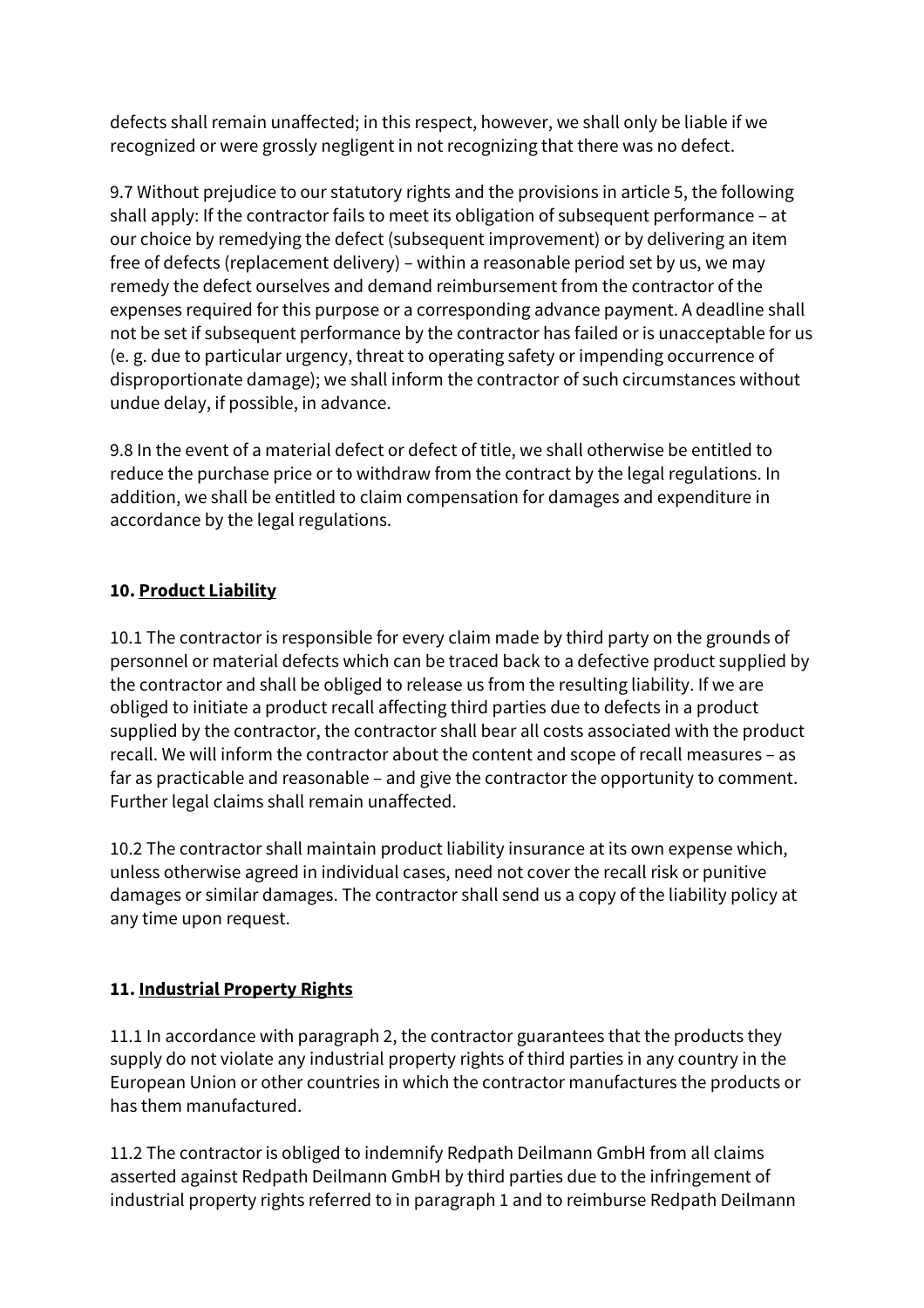GmbH for all necessary expenses in connection with this claim. This does not apply if the contractor proves that they are neither responsible for the infringement of property rights nor that the contractor could have been aware of it at the time of delivery when exercising proper business diligence.

11.3 Our further legal claims due to defects of title of the products delivered to us shall remain unaffected.

### **12. Withdrawal from the Contract**

12.1 We shall have the right to withdraw from the contract in particular if the contractor breaches its obligation according to article 15.

12.2 We shall also have the right to withdraw from the contract if the contractor discontinues its deliveries or if insolvency proceedings have been instituted.

## **13. Provision**

Any materials which we ceded to the contractor remain our property, like tools, drawings or other documents ceded to the contractor in connection with the conclusion or implementation of the contract.

# **14. Prohibition of Assignment**

Claims of the contractor arising from the contract are not assignable or transferable without our written consent. This shall not apply if monetary claims are concerned.

# **15. Confidentiality**

15.1 The contractor shall be obliged to keep all drawings, plans, illustrations, calculations, models, samples and other documents received strictly confidential, unless they have become common knowledge or have been made available to the public. Such documents are to be used exclusively for the services under the given contract and are to be returned to us after completion of the contract. The documents shall be kept confidential from third parties, also after termination of the contract. The contractor may only disclose or pass them on to third parties with our express prior written consent, provided that they have obliged the recipient to keep them similarly confidential. The obligation to maintain secrecy shall only expire if and to the extent that the knowledge contained in the documents provided has become public knowledge.

15.2 The contractor shall be liable to us for violation of a contract on the part of any third party assigned as for its own misconduct. If the contractor violates this confidentiality agreement, the contractor shall be obliged to pay us a contractual penalty, the amount of